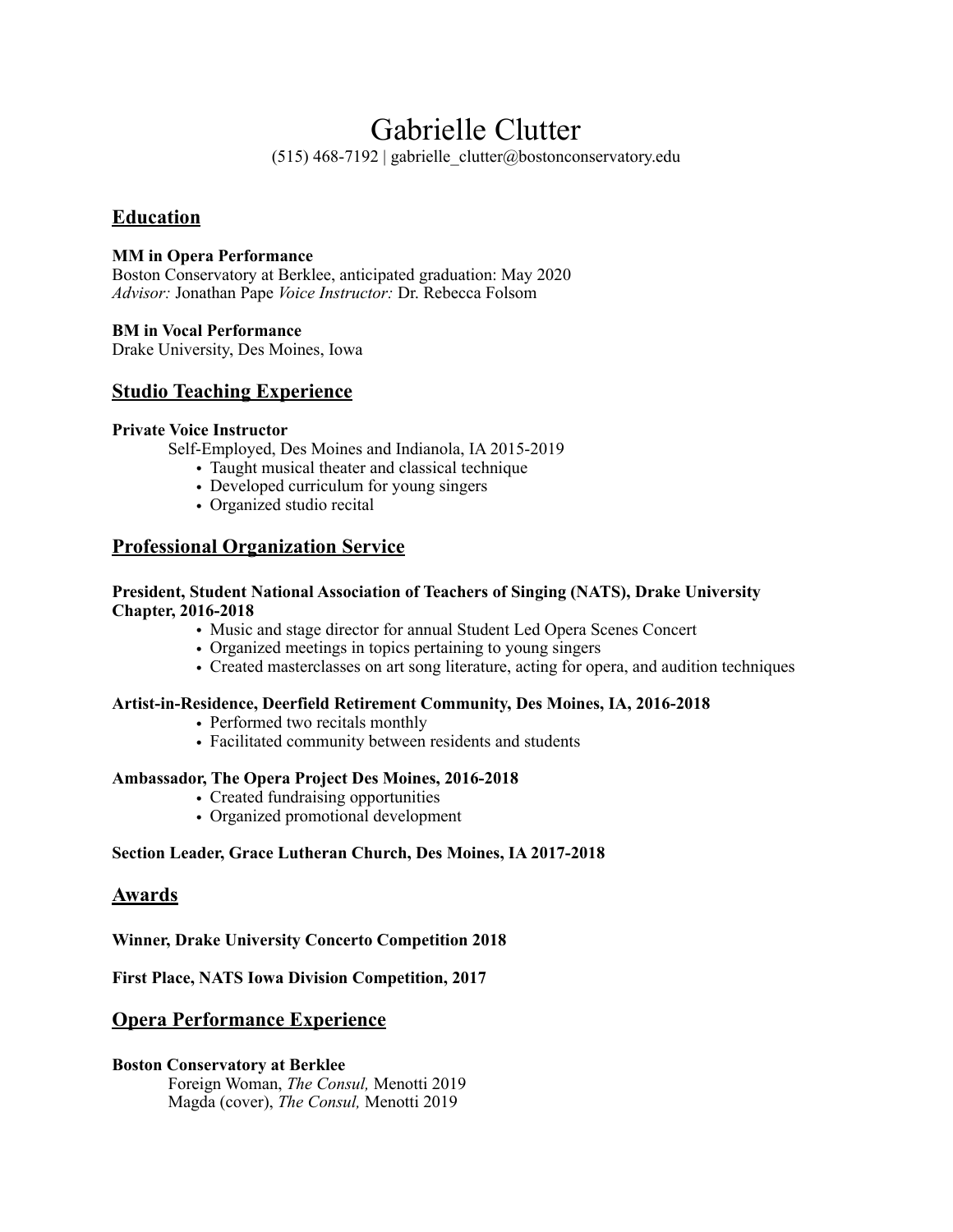Soprano 2, *Hydrogen Jukebox,* Glass 2019

#### **The Opera Project Des Moines**

Micaëla, *Carmen,* Bizet 2018 Santuzza, *Cavalleria Rusticana,* Mascagni 2017

#### **Drake University Opera Theater**

Die Königin der Nacht, *Die Zauberflöte,* Mozart 2018 Miss Pinkerton, *The Old Maid and the Thief,* Menotti 2017 Susanna, *Le nozze di Figaro,* Mozart 2016

#### **International Lyric Academy, Italy**

Chorus, *Suor Angelica,* Puccini 2013 Chorus, *Die Zauberflöte,* Mozart 2013

# **Oratorio Performance Experience**

#### **Des Moines Symphony**

Chorus, Symphony V, Beethoven 2017

#### **Drake University Choral Department**

Alto, Mass in C, Beethoven 2018 Alto, Heiligmesse, Haydn 2017 Alto, Requiem, Fauré 2016 Alto, Lux aeterna, Morten Lauridsen 2016 Alto, Gloria, John Rutter 2016 Soprano, Requiem, Mozart 2015

#### **Language Experience**

**Proficient in Italian, English, and German Diction**